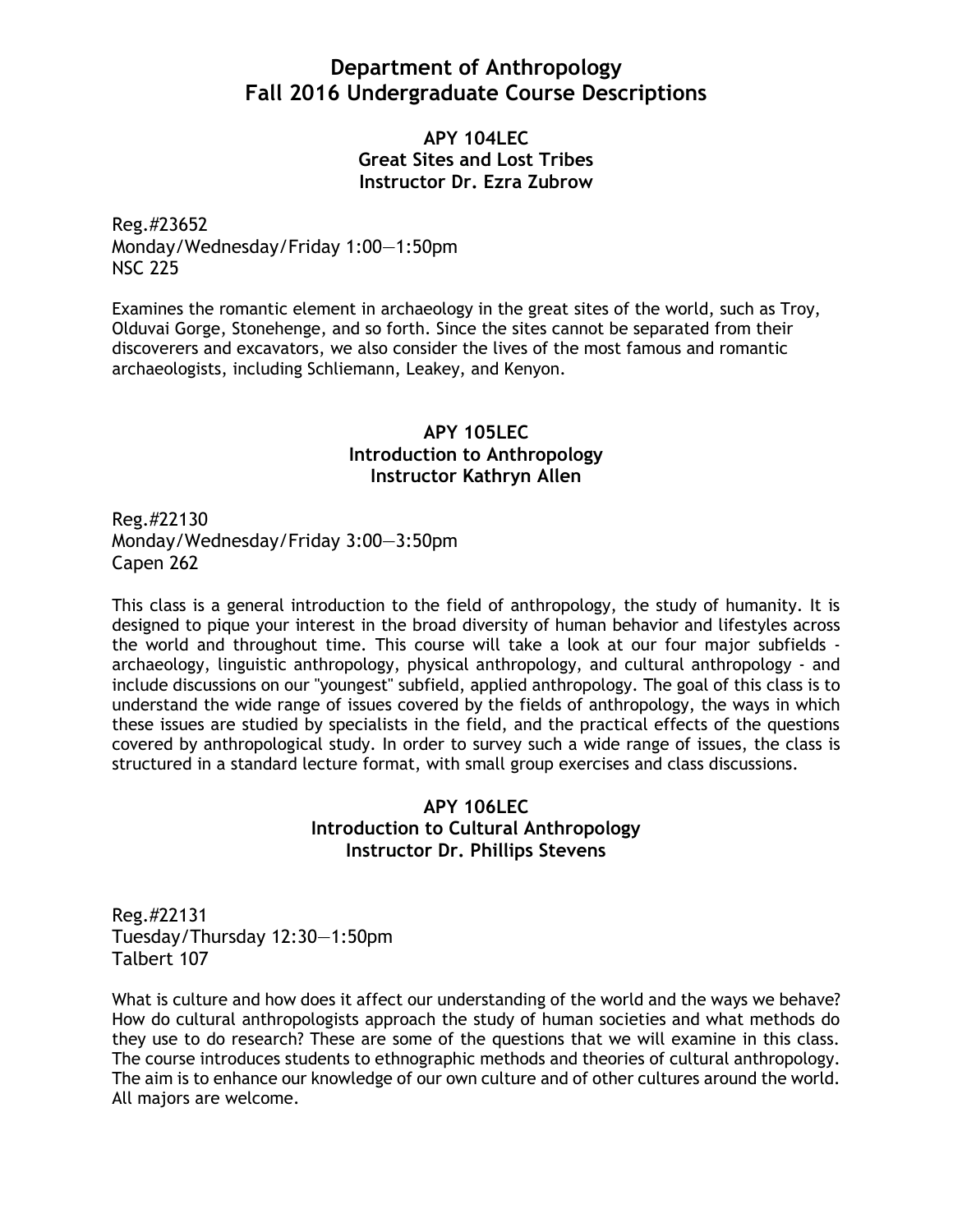### **APY 107LEC Introduction to Physical Anthropology Instructor Dr. Noreen von Cramon-Taubadel**

Reg. #22133 Tuesday/Thursday 3:30—4:50pm Clemens 322

For centuries preceding modern times, our uniqueness as a species was taken as a sign of special creation; we were not seen to be a part of nature. But as knowledge of human evolution, our closeness to other primates, and our adaptations to specific environments emerged, we have taken our place in the animal kingdom. Here, we learn how those insights developed, and about current methods of understanding human origins and the natural forces that have shaped us.

#### **APY 108LEC Introduction to Archaeology Instructor Dr. Douglas Perrelli**

Reg. #24014 Monday/Wednesday/Friday 12:00—12:50pm Fillmore 170

This course is designed to provide the student with a general introduction to the field of archaeology, including the methods and techniques that archaeologists use to identify and investigate archaeological sites. The course will focus on some of the key issues in archaeology, from human evolution and origins of agriculture, to the beginning of the modern age, including examples from the Old World and the New World. Students will learn how archaeologists use material culture to construct interpretations of human behavior in the past.

# **APY 168LEC Myth & Religion in the Ancient World Instructor Dr. Roger Woodard**

Reg. #22587 Monday/Wednesday/Friday 1:00—1:50 pm Knox 104

In this course, we will investigate mythic and religious traditions of ancient Greece and Rome. Our study of myth and religion will, however, be comparative in emphasis. We will thus have a twofold goal: (1) to encounter the Greco-Roman traditions themselves and (2) through our comparative investigations, to attempt to identify the mythic and religious traditions which the Greeks and especially the more conservative Romans inherited from their Indo-European ancestors. We will also turn our full gaze upon comparative materials, but even as we are engaged in discovering the mythic and religious traditions of the ancient Indic, Iranian Celtic, Germanic and Hittite cultures, we will continue to encounter new materials and motifs from Greece and Rome.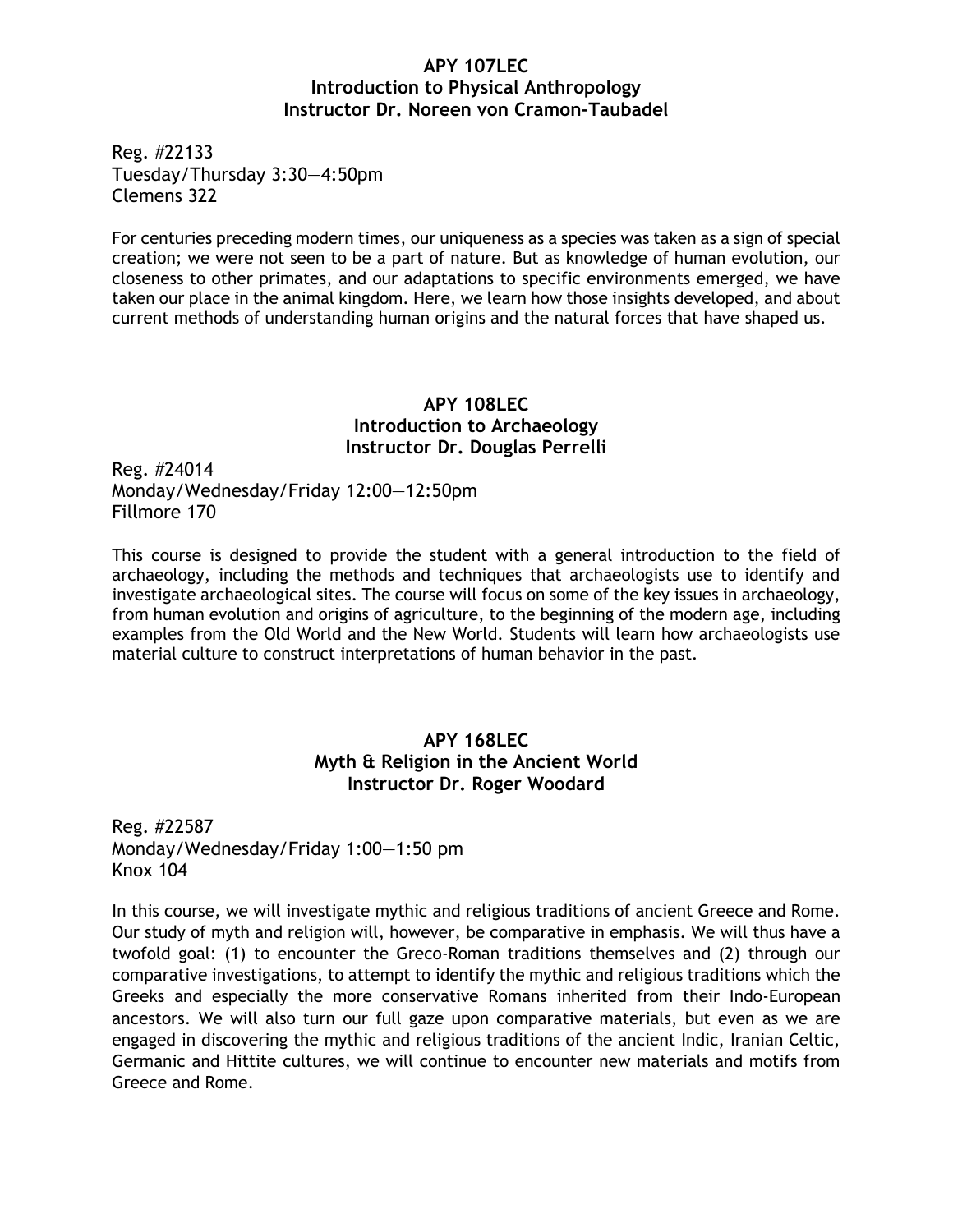### **APY 198SEM UB Seminar: Magic, Sorcery and Witchcraft Instructor Dr. Phillips Stevens**

Reg. #24430 Tuesday 3:30—4:20pm Fillmore 354 *Requisite: Incoming UB transfer student.*

Magic, sorcery, and witchcraft are widely used terms, in a variety of intriguing "occult" contexts, but there is little agreement on their meanings. In anthropology, the terms refer to ways of thinking and corresponding social behaviors that are absolutely universal, motivating people in all societies and at all stages of recorded human history. Understanding them and their social implications gives us deep and unique insight into what it means to be human.

# **APY 199SEM-KLA UB Seminar: Why Have Wealth? Instructor Dr. Frederick Klaits**

Reg. #24016 Monday/Wednesday/Friday 12:00—12:50PM Capen 260 *Requisite: Incoming freshman student.*

Does money buy happiness, and if so in what forms, for whom, and under what circumstances? Does the world owe you a living regardless of what you do or don¿t do? Who really owes what to whom? In this course, we explore how our ideas about accumulating and distributing wealth shape our ideas about the nature of society, and about what society ought to be. We will explore some of the perspectives offered by the discipline of anthropology, the cross-cultural study of human thinking and behavior, on how our ideas about what to do with wealth influence our collective moral projects, such as those involving religion, family, the nation, and the global environment.

# **APY 199SEM-NEO UB Seminar: Contemporary Warfare Instructor Dr. Vasiliki Neofotistos**

Reg. #23653 Tuesday/Thursday 2:00—3:20pm Talbert 112 *Requisite: Incoming freshman student.*

This seminar explores war as a contemporary social and political issue, and the effects of war on social life. Questions we will examine include the following. Is war intrinsic to human nature? Does "culture" cause war? How has the use of technology, especially drones and robots, altered the conduct of war? Why are women used as "weapons of war"? How do people in war-torn societies endure violence? The course will also explore debates about the so-called War on Terror and about recent attacks by ISIS and other militant groups. Our case studies will be drawn from many areas of the globe, including Rwanda, Iraq, Afghanistan, Colombia, Indonesia, and the United States.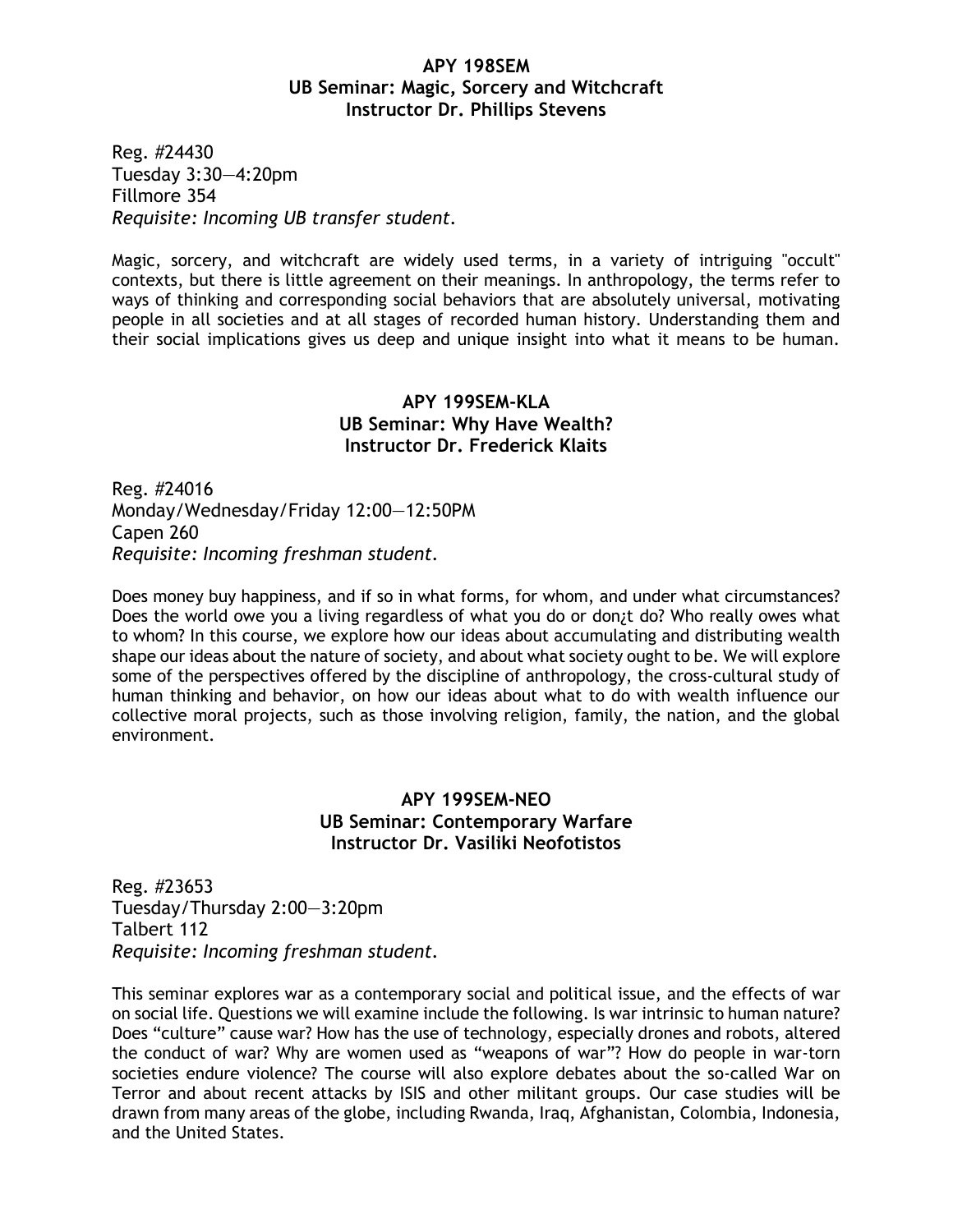# **APY 199SEM-PER UB Seminar: A World of Stone Instructor Dr. Douglas Perrelli**

Reg. #24015 Monday/Wednesday/Friday 10:00—10:50am Fillmore 319 *Requisite: Incoming freshman student.*

A World of Stone is a mixed seminar and laboratory-oriented course that focuses on the importance of stone as a natural resource and aspect of technology in world prehistory. The primary focus of the course is on the analysis and interpretation of chipped stone tools in archaeological context from a design perspective, including the hands-on production of tools through flint-knapping. The course also provides a survey of the use of stone in various contexts, from monumental architecture to the smallest of stone tool fragments, and from around the globe and at different times in prehistory to include: stone tools in paleo-anthropology- as critical elements of hominid evolution, Olmec Heads, Inca Stones, Stonehenge, birdstones and bannerstones, among others. The course examines stone tool materials, production technologies, use and discard patterns- from design and organization of technology frameworks. These aspects of technology are discussed in the context of problem-oriented research relating to subsistence, settlement patterns, land use, social organization and political development at various times in human history. Laboratory sessions will involve hands-on projects to aid in recognizing characteristics of stone artifacts and developing analyses that incorporate such characteristics. Students will participate in flint-knapping experiments and are encouraged to use the tools and debitage they make as experimental archaeological data.

## **APY 199SEM-RDA UB Seminar: At Home in Europe Instructor Dr. Deborah Reed-Danahay**

Reg. #23655 Wednesday 9:30am—12:10pm Fillmore 354 *Requisite: Incoming freshman student.*

What does it mean to be "at home"? Is this connected to a building or a place? Or is it an emotion? In this UB Seminar we think about the meanings of home in European societies in the recent past and present. Examples we discuss range from ideas of domestic space in European peasant societies to the ways in which immigrants in European cities try to feel at home. We will look at such topics as the relationship between nationalism and concepts of home and homeland, ideas about hospitality in European societies, different understanding of home among men and women, and the role of the European Union in ideas of belonging and concepts of being at home in Europe. Students are encouraged to think comparatively and crossculturally about ideas of home in their own societies of origin.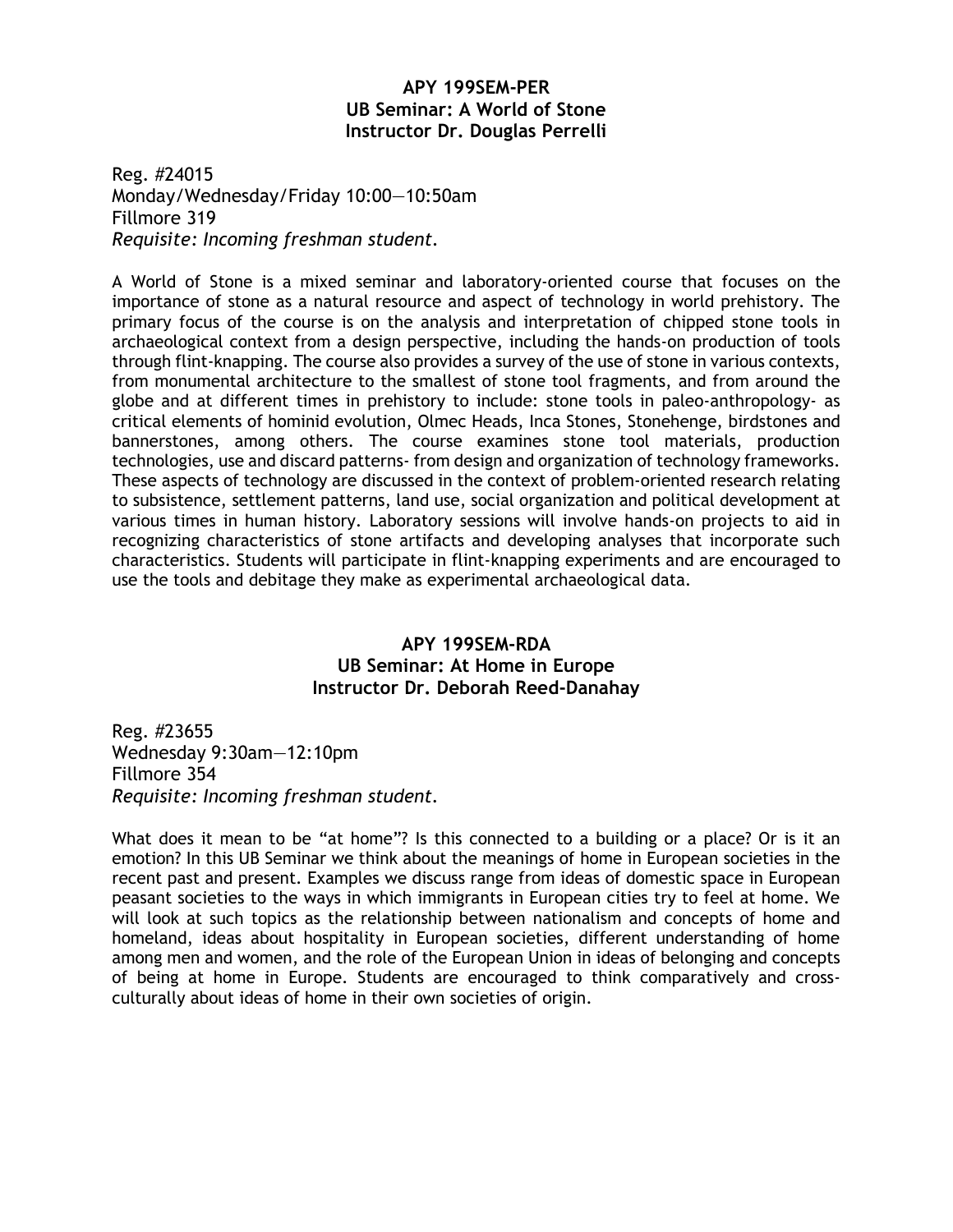## **APY 199SEM-STE UB Seminar: Magic, Sorcery and Witchcraft Instructor Dr. Phillips Stevens**

Reg. #23654 Tuesday/Thursday 9:30—10:50am Obrian 210 *Requisite: Incoming freshman student.*

Magic, sorcery, and witchcraft are widely used terms, in a variety of intriguing "occult" contexts, but there is little agreement on their meanings. In anthropology, the terms refer to ways of thinking and corresponding social behaviors that are absolutely universal, motivating people in all societies and at all stages of recorded human history. Understanding them and their social implications gives us deep and unique insight into what it means to be human.

# **APY 238LEC Near East & Mideast Prehistory Instructor Jacob Brady**

Reg. #224023 Monday/Wednesday/Friday 2:00—2:50pm Alumni 97

Archaeology of the prehistoric Near and Middle East from the peopling of the region through the emergence of the first villages and the domestication of plants and animals to the emergence of city-states in the 3rd millennium BC.

#### **APY 275LEC Introduction to Medical Anthropology Instructor Dr. Fred Klaits**

Reg.#23657 Monday/Wednesday/Friday 10:00—10:50am Fillmore 170

This course uses ecological, evolutionary, and cultural perspectives to study human health. Topics covered include the ecology and epidemiology of disease; genetic, physiological, and cultural adaptation; nutrition; pregnancy and childbirth; stress; culture change; and health disparities in both developing and developed countries. Health issues associated with globalization and increased military conflict will also be covered. Supplementary readings deal with maternal health, midwifery, and children's health and nutrition in Africa and illustrate the biocultural approach to health.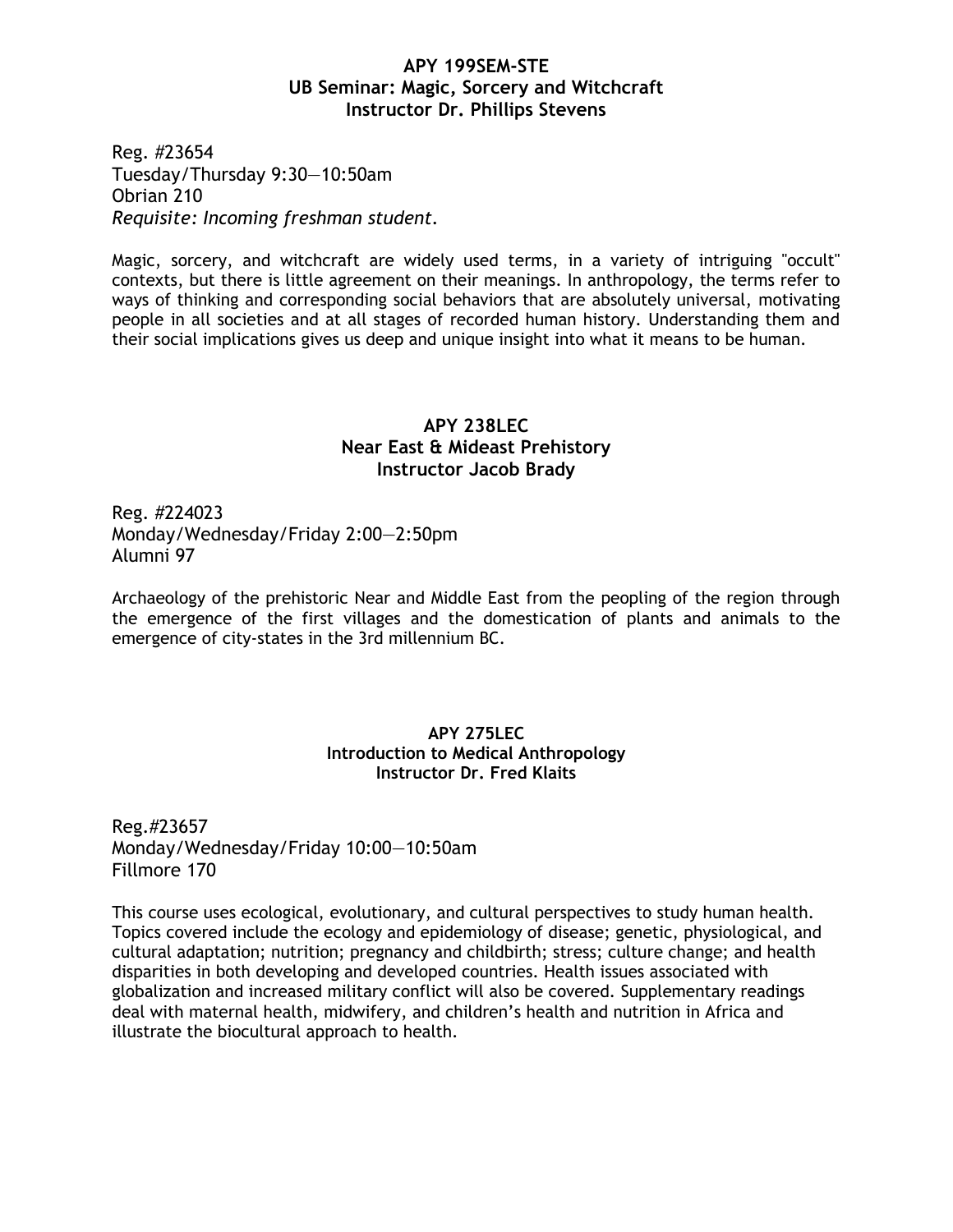## **APY 304LEC Food and Culture Instructor Dr. Donald Pollock**

Reg. #23659 Tuesday/Thursday 12:30—1:50pm Capen 10

Food, including food production, food preparation, and food consumption, is one of the central activities of human life, human culture and society. This course examines the ways in which cultures around the world decide what to eat, how to procure it, prepare it, share it, and eat it, and how these processes are shaped by and reflect underlying cultural and social principles.

This course is not merely a survey of food customs around the world. We will explore a number of anthropological and social science issues as we examine different ways of understanding food. First, we will contrast food as nutrition (in a biological/physiological sense) with eating as a form of cultural and social practice, and we will consider how anthropologists use two distinct frameworks-biocultural and sociocultural-to explain and understand human behaviors surrounding food and nutrition. Second, we will compare two theoretical frameworks in anthropology, one that uses forms of production, most centrally food production, as a fundamental explanatory principle, and other frameworks that use cultural beliefs and practices as a starting point in the interpretation of culture. Finally, we will devote special attention to issues that emerge when food is inadequate, insufficient, or highly variable in supply, and we will examine how cultures have responded historically to such circumstances.

# **APY 348LEC Forensic Anthropology Osteology Instructor Dr. Joyce Sirianni**

Reg. #16718 Monday 4:00--6:40 pm Fillmore 170

Covers fundamentals of human skeletal anatomy through lecture, demonstration, and laboratory work. Considers procedures and applications in contemporary and historical human biology and in archaeology, stressing both technical approach and theoretical application. This lecture and laboratory course demonstrates the fundamentals of human skeletal biology and anatomy. Stresses procedures and applications used in evaluating archaeological and contemporary human populations. Considers forensic applications.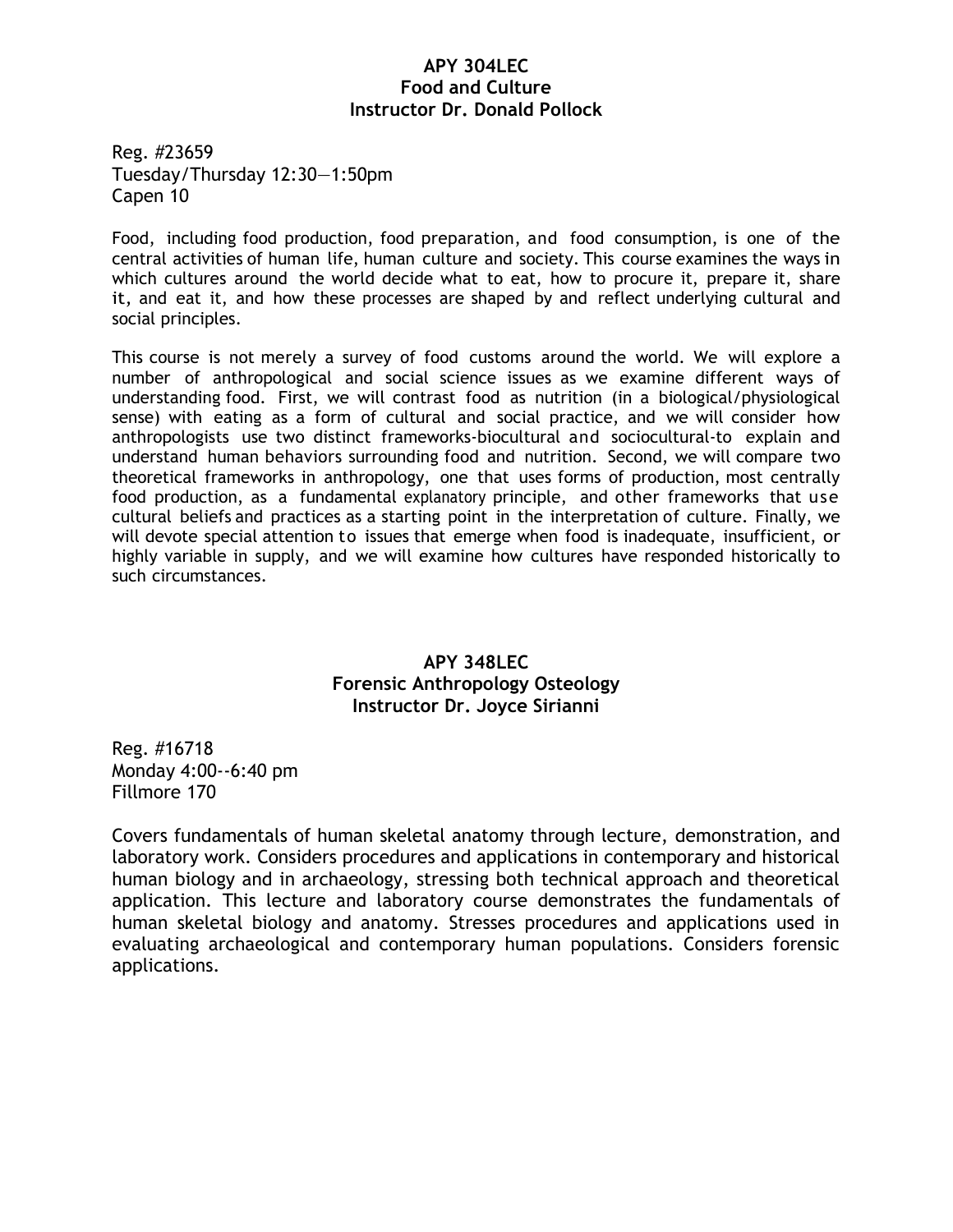## **APY 394SEM Shamans & Healers in South America Instructor Dr. Ana Mariella Bacigalupo**

Reg. #23660 Tuesday/Thursday 11:00am—12:20pm Clemens 19

This course will focus on the healing traditions of Native South American people as an important part of our contemporary experience. We will examine the images, forms, and meanings that are common to the healing experience of many Native South Americans: concepts of order, time, space, power, destruction, and renewal which allow us to group them together despite their geographical and sociopolitical diversity. We will also analyze some specific ethnographic examples of how they are manifested through funerary cannibalism, shamanism, sorcery, animal spirits and metaphors, the use of tobacco, narcotics and hallucinogens, and rituals for healing, fertility and collective well-being.

# **APY 402SEM Contemporary Europe Instructor Dr. Deborah Reed-Danahay**

Reg. #22153 Monday 3:30—6:10pm Fillmore 354

In recent decades, Europe has become a major area of investigation for cultural anthropologists. In this seminar, we ask both what an anthropological perspective can contribute to our understanding of European peoples and also what a consideration of European peoples can contribute to anthropological theory and method. The course focuses on issues of identity, history, and power as these shape and are shaped by social forms and local practices.

# **APY 427LEC Comparative Urbanism Instructor Dr. Warren Barbour**

Reg. #22155 Monday/Wednesday 9:30—10:50am Fillmore 261 (Paley Library)

Considers the origin of the city, starting with Mesopotamia. Defines urban and civilization, examines the urban environment, and compares the archaeological city to the modern city.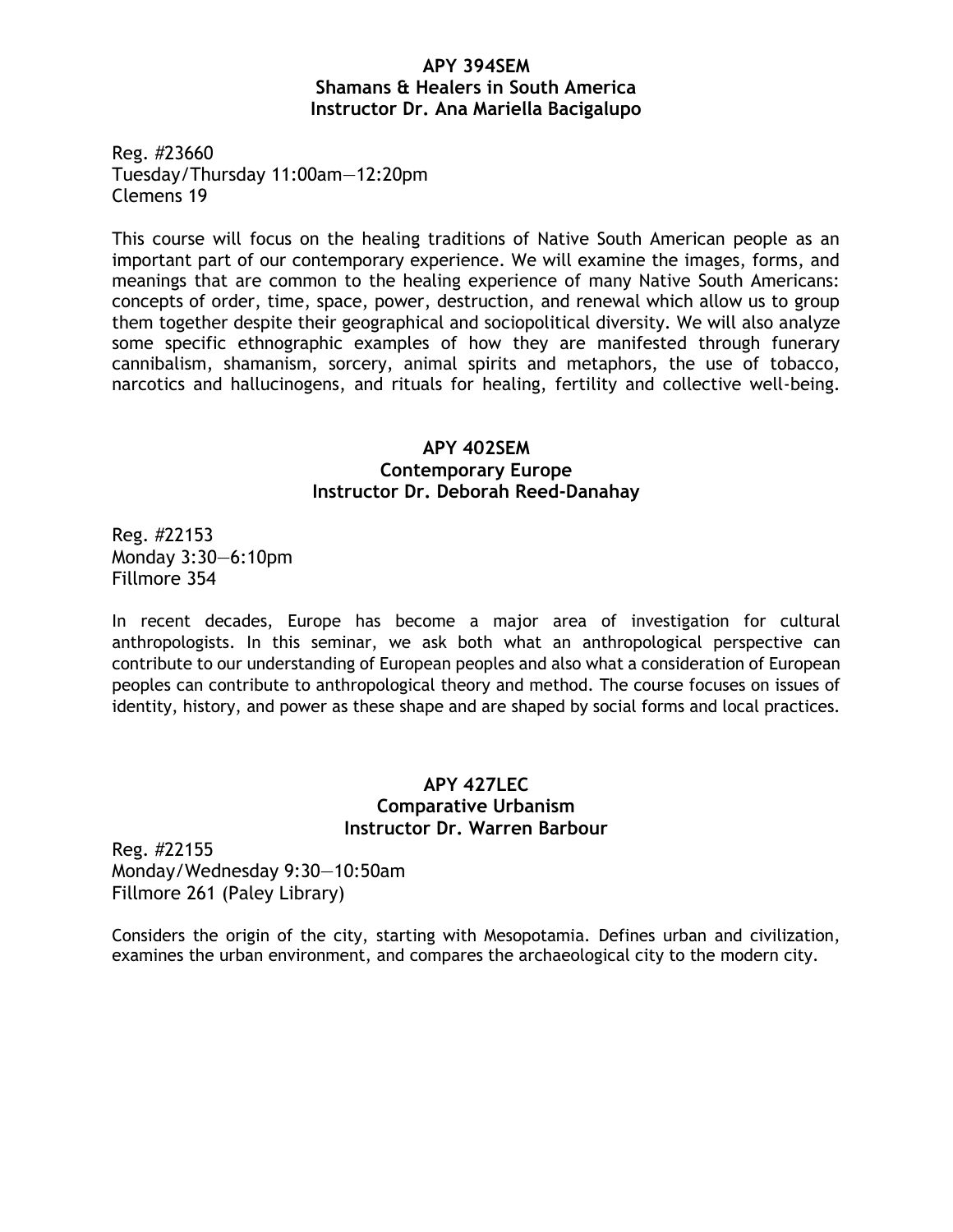#### **APY 443LEC Adv. Physical Anthropology: Paleopathology Instructor Dr. Joyce Sirianni**

Reg. #24278 Tuesday 4:00—6:40pm Spaulding 158

This seminar will address the topic of Human Paleopathology, i.e. the study of disease in ancient populations. After a brief introduction to the history of paleopathology, and to what constitutes pathology vs. pseudopathology, students will learn the distinctive features of various infectious diseases which effect bone, skeletal trauma, and dental disease.

# **APY 448SEM Human Genetics-Legal Ethics Instructor Dr. Christine Duggleby**

Reg. #22157 Wednesday 12:00—2:40pm Spaulding Quad 158

Recent advances in genetic technology have presented the scientific and lay community with ethical and legal problems, yet to be resolved. The objective of this course is to provide an opportunity for informed discussions of such issues relating to contemporary human/medical issues.

# **APY 494SEM Senior Seminar: Hominin Behavior Instructor Dr. Stephen Lycett**

Reg. #22162 Tuesday/Thursday 5:00pm-6:20pm Fillmore 354

The "Paleolithic" covers the timeframe from when our ancestors first began to manufacture stone tools in Africa (c. 2.6 million years ago) through the point at which the last glacial period ended (i.e. up to the beginning of the Holocene). This course explores the evidence for changing patterns of hominin behavior during this phase in our evolution. We will consider the major sites and material evidence that is used in current debates. We will evaluate the factors that might shape patterns in the distribution and form of Paleolithic data. Critical thought will also be given to the use of behavior models drawn from primatology as well as anthropology in the study of fossil hominin behavior. Key sites and case studies will be discussed, tracking the dispersal of hominins across the globe and of key behavioral innovations.